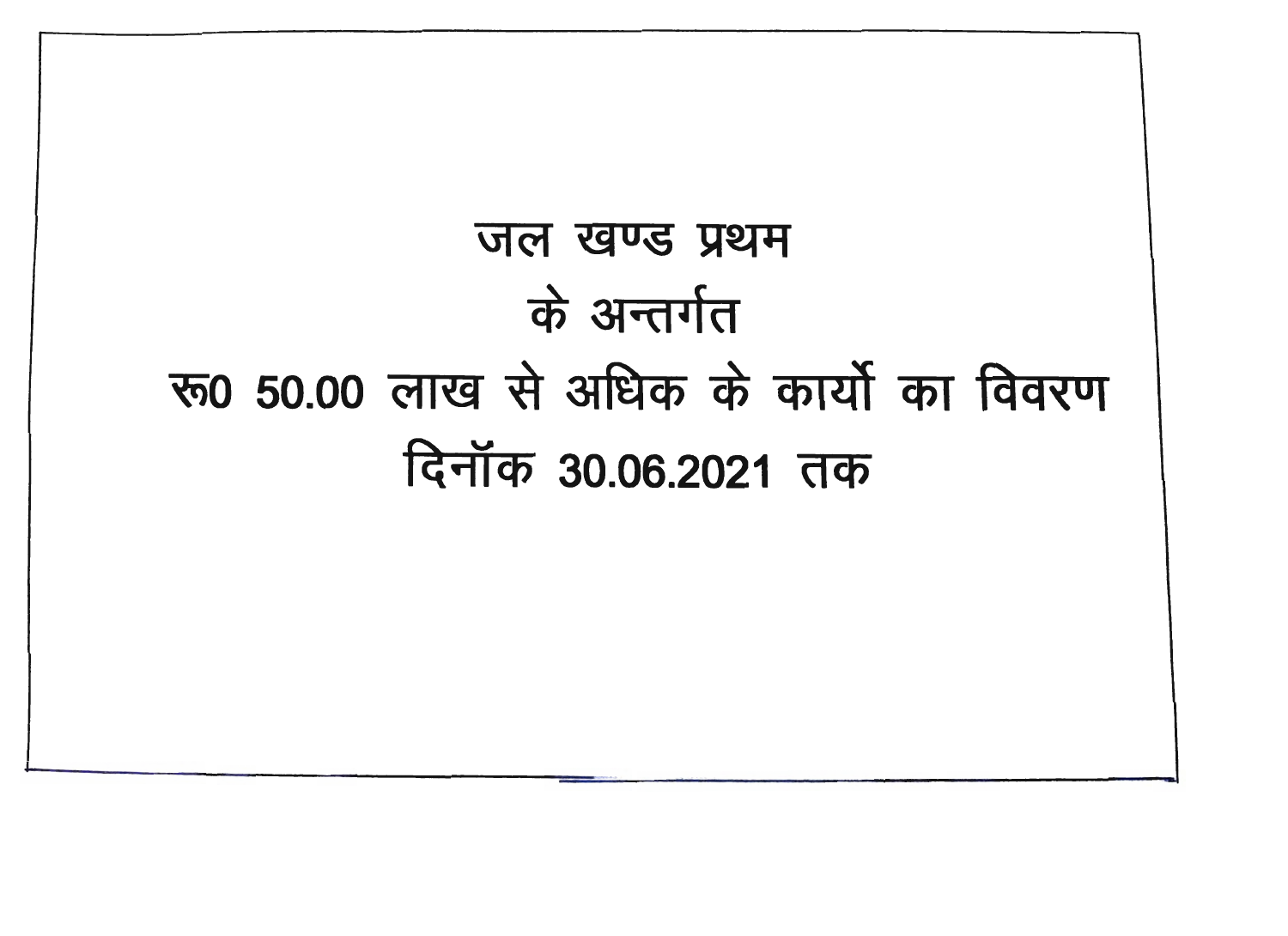## Page 1 of 2

## Office of the Senior **Manager** Jal Div-I Sector-5, Noida **Running** Work Above Rs. 50.00 Lac (as on 30.06.21)

|                         | Work Code   Manual |                         | Work Name                                      | Account      | Contractor Name            | Estimated      | Bond        | Dae of            | Date of           |                     |          | Physical Fincnaicl Payment Balance Approve |        |                       |                       |                     |                |         |           |                      |              |
|-------------------------|--------------------|-------------------------|------------------------------------------------|--------------|----------------------------|----------------|-------------|-------------------|-------------------|---------------------|----------|--------------------------------------------|--------|-----------------------|-----------------------|---------------------|----------------|---------|-----------|----------------------|--------------|
| No                      |                    | File No                 |                                                | Code No      | & Address                  | Cost (Rs in    | Amount      | Start             | Completi          | Progress            | Progress | till end of                                | Cost   |                       | Remark                | Manager/A           | Date           | Area    | Type of   | Depar Divis          |              |
|                         |                    |                         |                                                |              |                            | lac)           | (Rs in lac) |                   | on                | $(\ln \frac{9}{6})$ | (in %)   | month                                      | (Rs in | d Budget<br>$20 - 21$ |                       | M/JE Name           |                | Type    | cost      | $t$ ment $\vert$ ion |              |
|                         |                    |                         |                                                |              |                            |                |             |                   |                   |                     |          | 30 Jun                                     |        |                       |                       |                     |                | (ViU)   |           |                      |              |
|                         |                    |                         |                                                |              |                            |                |             |                   |                   |                     |          |                                            | lac)   | (Rs in                |                       |                     |                | Sector) |           |                      |              |
|                         |                    |                         |                                                |              |                            |                |             |                   |                   |                     |          | 21 (Rs                                     |        | lac)                  |                       |                     |                |         |           |                      |              |
|                         |                    |                         |                                                |              |                            |                |             |                   |                   |                     |          | in lac)                                    |        |                       |                       |                     |                |         |           |                      |              |
|                         |                    |                         |                                                |              |                            |                |             |                   |                   |                     |          |                                            |        |                       |                       |                     |                |         |           |                      |              |
| -1                      | 2                  | $\overline{\mathbf{3}}$ | 4                                              | 5            | 6                          | $\overline{7}$ | 8           | 9                 | 10                | 11                  | 12       | 13                                         | 14     | 15                    |                       |                     |                |         |           |                      |              |
|                         | 360200300500       | 185/DG                  | Strengthening of water                         | 111036600010 | M/s<br>Jaishree            | <b>NA</b>      | 140.51      | 23.12.20          | 22.08.21          | 25%                 | 5%       | 17.13                                      | 123.38 | 200.00                | 16                    | 17                  | 18             | 19      | 20        | 21                   | 22           |
|                         |                    | M(Jal)                  | 1supply (P/L internal &                        |              | <b>Buildcon</b><br>Pvt     |                |             |                   |                   |                     |          |                                            |        |                       | Work is               | n Sh                | Nathu 30.06.21 | Sector  | Above Rs  | Jal                  | $\mathbf{1}$ |
|                         |                    | AO/                     | external water supply                          |              | 3A/84A<br>.td.             |                |             |                   |                   |                     |          |                                            |        |                       | progress.             | Singh/Sh            |                |         | 50 lac    |                      |              |
|                         |                    |                         | Sr.M. Jalline for tube well &                  |              | Aakash<br>Plaza            |                |             |                   |                   |                     |          |                                            |        |                       |                       | Dayanand            |                |         |           |                      |              |
|                         |                    | 1/20-21                 | UGR in sector-162 &                            |              | Sector-5                   |                |             |                   |                   |                     |          |                                            |        |                       |                       | Upadhyay/           |                |         |           |                      |              |
|                         |                    | dt                      | 163) Noida Job No-                             |              | Rajender Nagar             |                |             |                   |                   |                     |          |                                            |        |                       |                       |                     |                |         |           |                      |              |
|                         |                    |                         | 23.12.20 107/18-19 Jai-4                       |              | Distt. Ghaziabad           |                |             |                   |                   |                     |          |                                            |        |                       |                       |                     |                |         |           |                      |              |
|                         |                    |                         |                                                |              | (IP)                       |                |             |                   |                   |                     |          |                                            |        |                       |                       |                     |                |         |           |                      |              |
| $\overline{2}$          | 360200300500       | 219/DG                  | Strengthening of water 111036600010            |              | M/s Aquaspace              | <b>NA</b>      | 96.92       |                   |                   |                     |          |                                            |        |                       |                       |                     |                |         |           |                      |              |
|                         |                    | M(Jal)                  | supply (Repairing of                           |              | Construction               |                |             |                   | 19.02.21 18.02.22 | 60%                 | 55%      | 54.56                                      | 42.36  | 200.00                | Work is               | in Sh Nathu         | 30.06.21       | Sector  | Above Rs  | Jal                  | $\mathbf{1}$ |
|                         |                    | AO/                     | RCC OHT in sector-58                           |              | Co.H No- 322,              |                |             |                   |                   |                     |          |                                            |        |                       | progress.             | Singh/Sh            |                |         | 50 lac    |                      |              |
|                         |                    | Sr.M. Jal               | dismentling)                                   |              | $Sector-12$                |                |             |                   |                   |                     |          |                                            |        |                       |                       | Vinay               |                |         |           |                      |              |
|                         |                    | $1/20 - 21$             | reconstruction of Top                          |              | Vasundhara                 |                |             |                   |                   |                     |          |                                            |        |                       |                       | Kumar               |                |         |           |                      |              |
|                         |                    | dt                      | Dom of OHT) Noida                              |              |                            |                |             |                   |                   |                     |          |                                            |        |                       |                       |                     |                |         |           |                      |              |
|                         |                    |                         | 19.02.21 Job No-36/20-21                       |              | Ghaziabad (UP)             |                |             |                   |                   |                     |          |                                            |        |                       |                       |                     |                |         |           |                      |              |
| $\overline{\mathbf{3}}$ | 36080010010        |                         | 01/G.M./D/o village (Relaying &                |              | 333036900010 M/s Prakash & |                |             |                   |                   |                     |          |                                            |        |                       |                       |                     |                |         |           |                      |              |
|                         |                    | AO/                     | Replacement chocked                            |              |                            | <b>NA</b>      | 62.36       |                   | 04.05.21 03.11.22 | 10%                 | 35%      | 20.26                                      | 42.10  | 550.00                | Work is               | Sh Nathu            | 30.06.21       | Village | Above Rs  | Jal                  | $\mathbf{1}$ |
|                         |                    |                         | Sr.M. Jalland P/L new water line               |              | Co.                        |                |             |                   |                   |                     |          |                                            |        |                       | progress.             | Singh/Sh            |                |         | 50 lac    |                      |              |
|                         |                    |                         | I/21-22 in village- Mamura)                    |              | A-58 Sector-19,            |                |             |                   |                   |                     |          |                                            |        |                       |                       | Vinay               |                |         |           |                      |              |
|                         |                    |                         |                                                |              | Noida                      |                |             |                   |                   |                     |          |                                            |        |                       |                       | Kumar               |                |         |           |                      |              |
|                         |                    | dt                      | Noida Job No-28/20-21                          |              |                            |                |             |                   |                   |                     |          |                                            |        |                       |                       |                     |                |         |           |                      |              |
| 4                       | 360701300400       | 04.05.21                |                                                |              |                            |                |             |                   |                   |                     |          |                                            |        |                       |                       |                     |                |         |           |                      |              |
|                         |                    |                         | 207/DG M/o, w/s (C/o Sumpwell 222036114010 M/s |              | Shiv                       | <b>NA</b>      | 66.88       | 02.02.21 01.08.21 |                   | 95%                 | 90%      | 52.72                                      | 14.16  |                       | 1050.00 Work is in Sh |                     | Nathu 30.06.21 |         |           |                      |              |
|                         |                    |                         | M (Jal) /near DND on express                   |              | <b>Enterprises</b>         |                |             |                   |                   |                     |          |                                            |        |                       | progress.             |                     |                | Sector  | Above Rsl | Jal                  | $\mathbf{1}$ |
|                         |                    | AO                      | way) Noida Job No-                             |              | A-572 Sector-46            |                |             |                   |                   |                     |          |                                            |        |                       |                       | Singh/<br><b>Sh</b> |                |         | 50 lac    |                      |              |
|                         |                    |                         | Sr.M. Jal 25/20-21                             |              | Noida (UP)                 |                |             |                   |                   |                     |          |                                            |        |                       |                       | Amit Kumar          |                |         |           |                      |              |
|                         |                    | $1/20 - 21$             |                                                |              |                            |                |             |                   |                   |                     |          |                                            |        |                       |                       |                     |                |         |           |                      |              |
|                         |                    | dı                      |                                                |              |                            |                |             |                   |                   |                     |          |                                            |        |                       |                       |                     |                |         |           |                      |              |
|                         | 5 360701300400     | 02.02.21                |                                                |              |                            |                |             |                   |                   |                     |          |                                            |        |                       |                       |                     |                |         |           |                      |              |
|                         |                    |                         | 86/DGM M/o, w/s (two years                     |              | 222036114010 M/s Raw Water | NA             | 59.31       |                   | 10.12.19 09.12.21 | 70%                 | 10%      | 6.83                                       | 52.48  |                       |                       |                     |                |         |           |                      |              |
|                         |                    | (Jal)                   | annual repairing of bowl                       |              | Const. Co. 90/22           |                |             |                   |                   |                     |          |                                            |        |                       | 1050.00 Work is in    | Sh AK               | 30.06.21       | Sector  | Above Rs  | Jal                  | $\mathbf{1}$ |
|                         |                    | AO/                     | assly & tube shaft set of                      |              | Punjabipura                |                |             |                   |                   |                     |          |                                            |        |                       | progress.             | Anand/              |                |         | 50 lac    |                      |              |
|                         |                    |                         | Sr.M. Jahnet work sector-121 &                 |              | Meerut (UP)                |                |             |                   |                   |                     |          |                                            |        |                       |                       | Sh Anil Kr          |                |         |           |                      |              |
|                         |                    | V19-20                  | 122) Noida Job No-                             |              |                            |                |             |                   |                   |                     |          |                                            |        |                       |                       | Verma               |                |         |           |                      |              |
|                         |                    |                         | 199/18-19                                      |              |                            |                |             |                   |                   |                     |          |                                            |        |                       |                       |                     |                |         |           |                      |              |
|                         |                    |                         |                                                |              |                            |                |             |                   |                   |                     |          |                                            |        |                       |                       |                     |                |         |           |                      |              |
| 6                       | 360701400800 25/GM |                         | Water<br>Chlorination                          |              | 222036115010 M/s Hydrotech | <b>NA</b>      | 52.70       |                   | 19.11.18 18.11.21 | 85%                 |          |                                            |        |                       |                       |                     |                |         |           |                      |              |
|                         |                    | $(Jal)$ /               | (Supply, Installation &                        |              | Engineering                |                |             |                   |                   |                     | 61%      | 32.19                                      | 20.51  | 150.00                | Work is in            | Sh AK               | 30.06.21       | Sector  | Above Rs  | Jal                  | $\mathbf{I}$ |
|                         |                    | AO/                     | Running Operation of                           |              | G-310 Sector-63.           |                |             |                   |                   |                     |          |                                            |        |                       | progress.             | Anand/              |                |         | 50 lac    |                      |              |
|                         |                    |                         | Sr.M. Jal chloromak-1500                       |              | Noida                      |                |             |                   |                   |                     |          |                                            |        |                       |                       | Sh Anil Kr          |                |         |           |                      |              |
|                         |                    | V18-19                  | chlorination plant                             |              |                            |                |             |                   |                   |                     |          |                                            |        |                       |                       | Verma               |                |         |           |                      |              |
|                         |                    |                         | UGR -115) Noida Job                            |              |                            |                |             |                   |                   |                     |          |                                            |        |                       |                       |                     |                |         |           |                      |              |
|                         |                    |                         | No-41/18-19(ET)                                |              |                            |                |             |                   |                   |                     |          |                                            |        |                       |                       |                     |                |         |           |                      |              |
|                         |                    |                         |                                                |              |                            |                |             |                   |                   |                     |          |                                            |        |                       |                       |                     |                |         |           |                      |              |